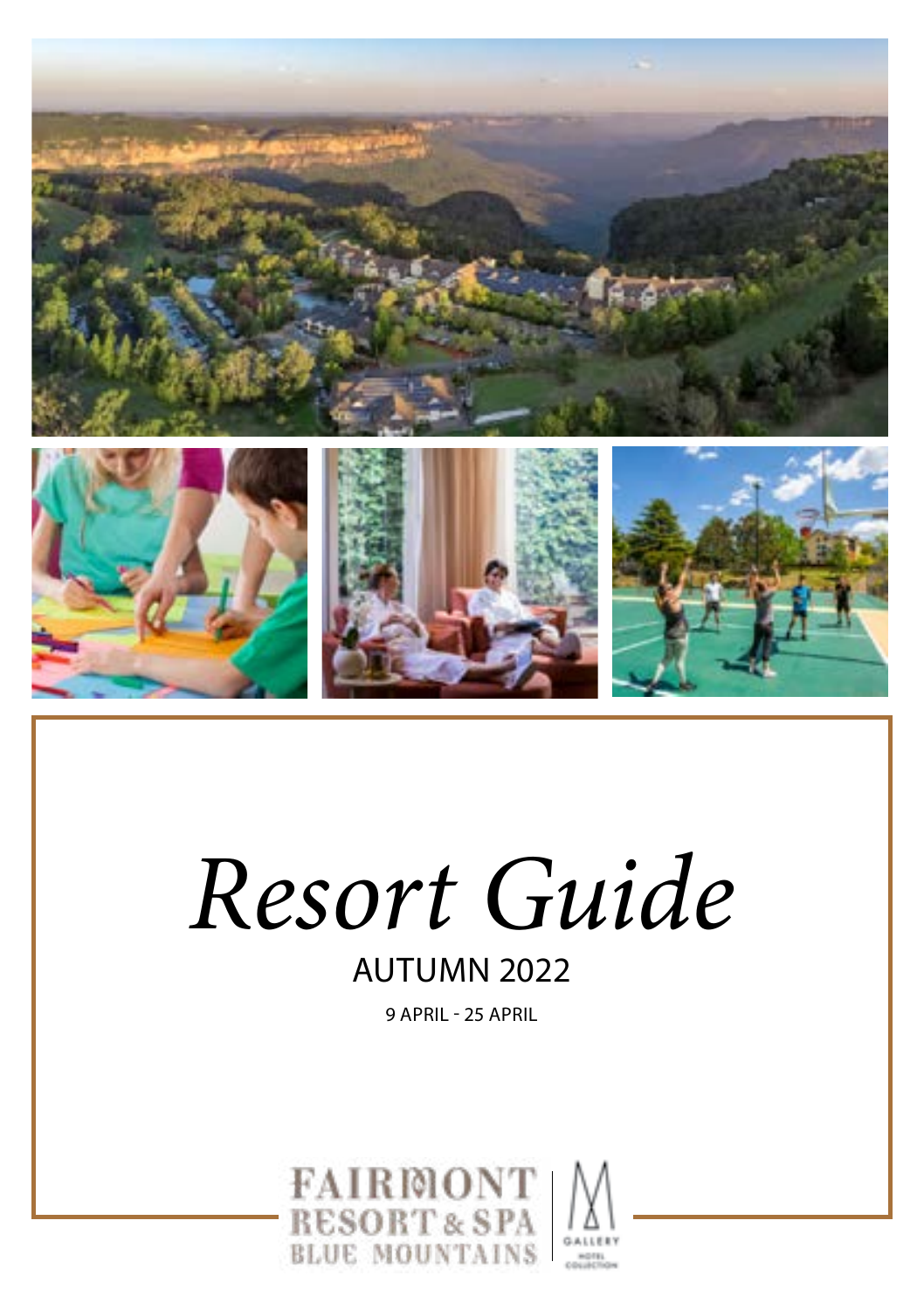*Welcome to Fairmont Resort & Spa Blue Mountains - MGallery Collection.*

**CE** *Escape to the serenity of the World Heritage listed Blue Mountains.*<br>Tucked away with sublime mountain views, a warm welcome await.<br>you through our unique choice of activities, restaurants and generot<br>on-site facilit *Tucked away with sublime mountain views, a warm welcome awaits you through our unique choice of activities, restaurants and generous on-site facilities – your place to relax and rejuvenate."*

# - *Resort Facilities*

FACILITIES ARE AVAILABLE DAILY FROM 5:30AM TO 9PM



### *OUTDOOR POOL, HEATED INDOOR POOL, SPA & SAUNA*

*Located on Level Two in the Megalong Wing. Change rooms, showers and toilets and pool towels are located in the indoor pool area.* 

## *TENNIS COURTS*

*There are two tennis courts available for all resort guests to use. Ask at concierge for complimentary racquets and balls.*

## *GYMNASIUM*

*Located on Level Two in the Megalong Wing. The minimum age requirement is 16 years. Change rooms available in the indoor pool area.* 



*Explore the outdoor maze and visit our ponies, located near the oval. Take along a picnic or go for an afternoon stroll in the picturesque setting. Wander past the gardens to the lakes and unwind by the waterfall.*

### *BASKETBALL COURT & OUTDOOR GYM*

*A basketball court is available to challenge friends or family to a game. The outdoor gym equipment is designed for strength, cardio & mobility training. Basketballs available from concierge.* 





# - *Resort Facilities*



#### *UBIKA DAY SPA*

*Visit [Ubika Day Spa](http://www.fairmontresort.com.au/ubika-day-spa/) to take a break and unwind with a relaxing massage, refreshing facial or rejuvenating ritual. Located at the front of the resort near car park level 2. View the menu online or in your room. Bookings essential, call (02) 4785 0062.* 



#### *BILLIARDS ROOM*

*For a quiet game of billiards or snooker, we have a dedicated room with two full-size tables reserved for adults only located on Lobby Level. Key available from reception. Please note - The billiards room is dedicated to persons 18 years and older.*



### *LARA'S OF LEURA BOUTIQUE*

*Lara's of Leura is a boutique shopping experience with beautiful Australian made scented candles, spoil your taste buds with a selection of delectable lollies or pick up any* 

*last minute necessities and everyday items. Open daily. Enquire at reception after hours.* 

### *KIDSZONE*



*Games rooms for children and teenagers of all ages are located on Level Two in the Megalong Wing, adjacent to the outdoor pool area. See more information about [KidsZone](https://www.fairmontresort.com.au/discover-the-resort/kidszone/) on page 15.*



## *LIBRARY*

*The library is a warm and inviting quiet area with lounges. Children's books are available at reception. Please note all children must be supervised as this is a quiet zone.* 

## *BOARD GAMES*

*A selection of board games suitable for adults or children are available from reception. Feel free to take back to your room.*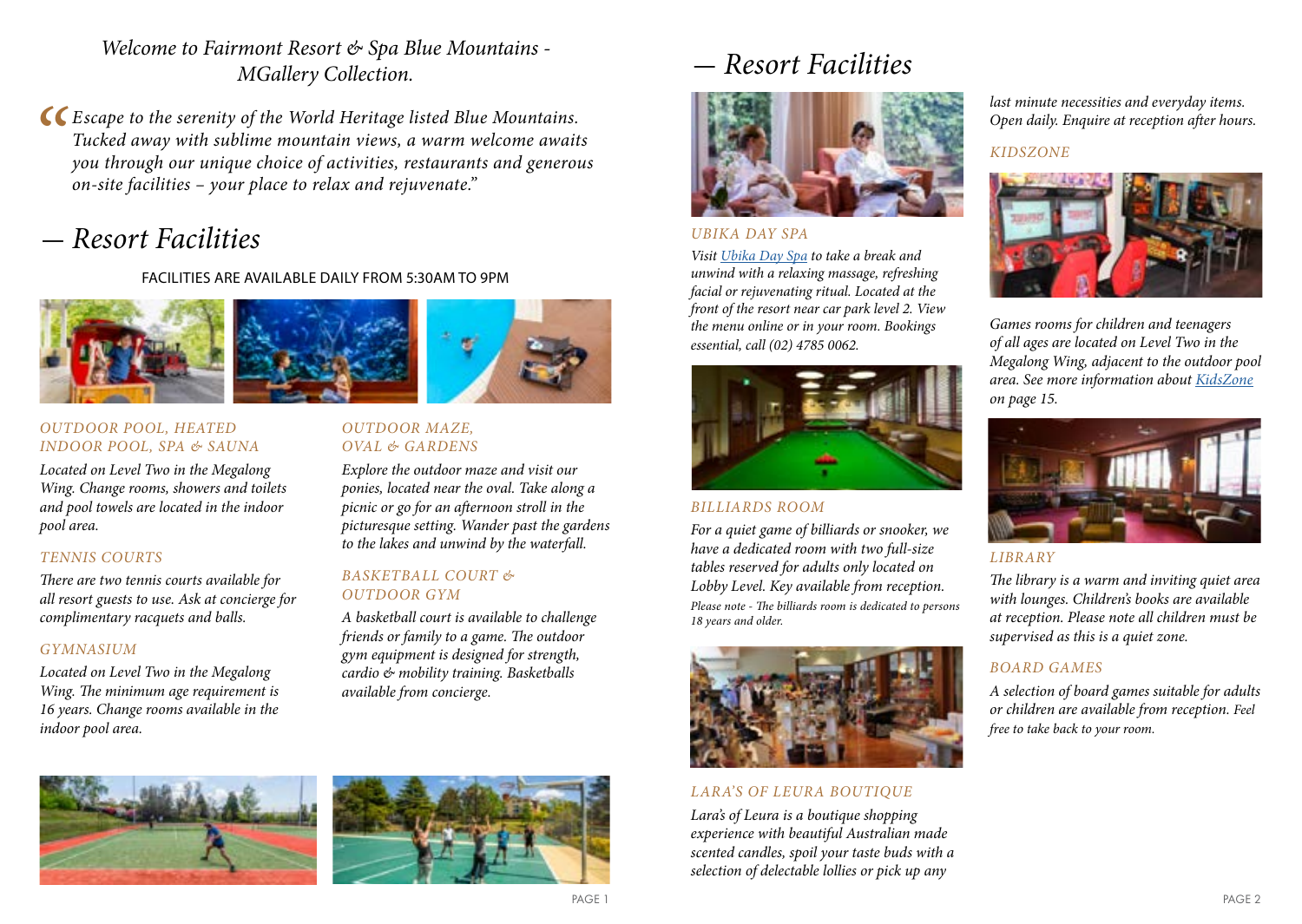# - *Resort Activities*



#### *HIGH ROPES COURSE*

*Propel into a leafy world of canopies, including bridges and wires, plus our 3 level climbing tower that guarantees fun and excitement across the treetops in stunning bushland. Must be minimum 10 years old and 1.4m tall. Book online at [fairmontadventurepark.com.au](https://www.fairmontresort.com.au/discover-the-resort/adventure-park/)*



#### *CINEMA*

*Watch complimentary movies on the big screen in the auditorium throughout the day and into the evening. See page 10 for more information.*

#### *HAPPY HOUR*

*Daily in Sublime Lounge from 4pm to 6pm.*



#### *LEURA GOLF COURSE*

*Hit the green at the Leura Golf Club, the oldest course in the Blue Mountains with the most spectacular views of the Jamison Valley while enjoying 18 holes of fine golf. Book directly at the [Golf Club](https://www.leuragolfclub.com.au/) on (02) 4785 0034. ID Required.*



#### *HIGH TEA*

*Treat yourself to something special and indulge in a selection of sandwiches, traditional homemade scones with fresh cream and conserve, decadent sweet treats, and rich loose leaf La Maison Du Thé. Kids high tea is also available. 48 hours notice required. [Book](https://www.fairmontresort.com.au/restaurants-bars/high-tea/) with reception.* 

# - *Share Your Stories*

Tag your posts with: #fairmontresortbluemountains & #twodoctorswhiskeytavern & #ubikaspabluemountains

⊕⊚ @fairmontresortbluemountains & @twodoctorswhiskeytavern & @ubikaspabluemountains TWITTER @fairmont\_leura

# - *Dining & Bars*

*We have a food philosophy centered on providing simplistic, warm and comforting food with fresh and authentic tastes of the Blue Mountains region and beyond...*



*JAMISON'S RESTAURANT Family friendly buffet style restaurant open for breakfast.* 



*LEURA GOLF CLUB BISTRO Cheap and cheerful clubhouse style dining.*



*EMBERS RESTAURANT Casual dining by the iconic fireplace.*



*SUBLIME LOUNGE Coffee, drinks and light refreshments. Happy Hour from 4pm - 6pm.*



*TWO DOCTORS WHISKEY TAVERN An adult only whiskey bar offering modern classic food, cocktails and a place for parents to relax. 18+ years only.*



*AZZURRO TRATTORIA A family Italian eatery serving contemporary Italian classics using quality local and imported ingredients.*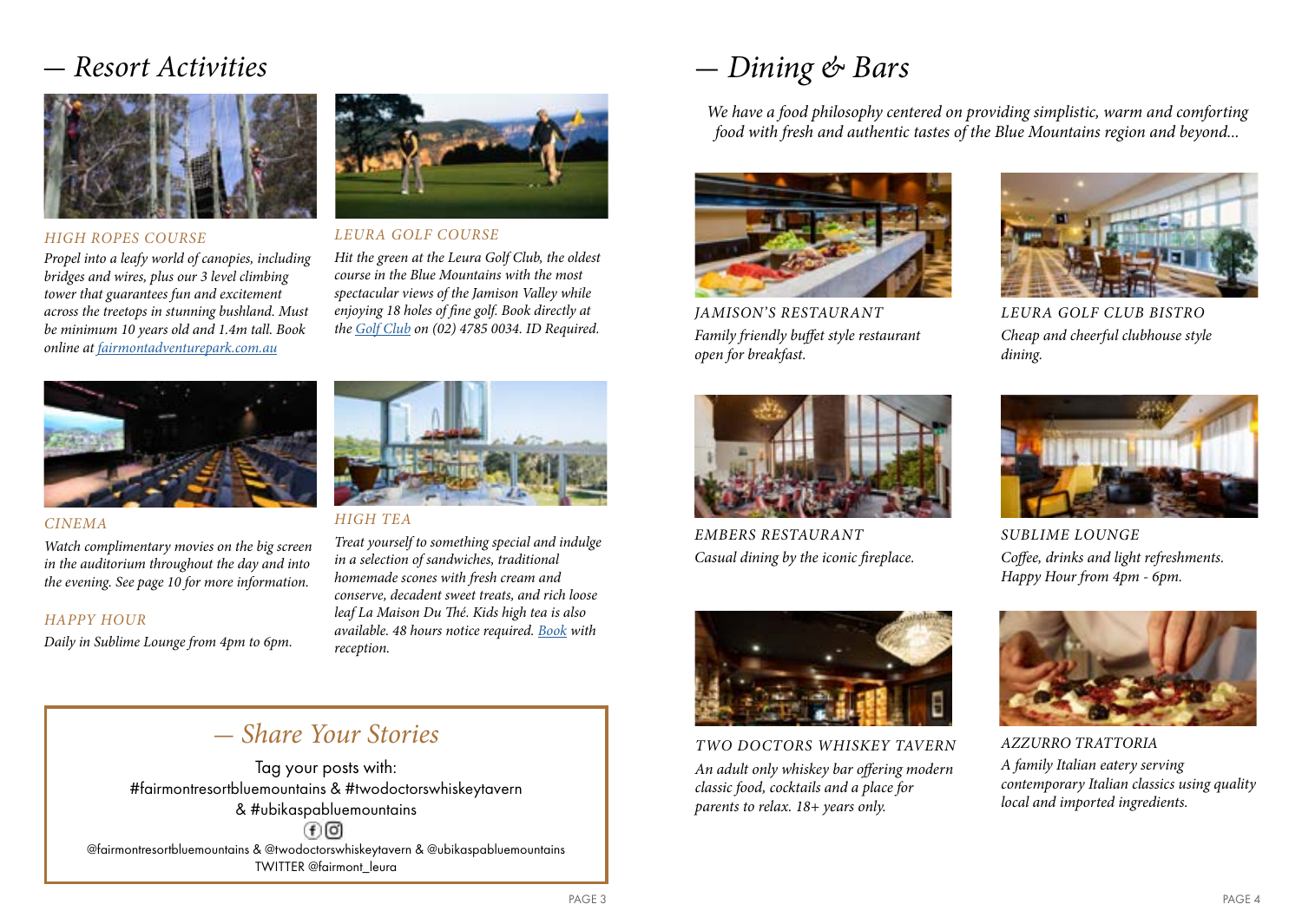- *Dining & Bars*

#### Dining schedule for Saturday 9 April to Monday 25 April 2022

#### BOOKINGS ESSENTIAL FOR HIGH TEA & EMBERS RESTAURANT

#### **BREAKFAST**

#### JAMISON'S RESTAURANT

A family friendly buffet breakfast. Breakfast will extend into Embers Restaurant. We recommend arriving prior to 8:30am to avoid the peak dining period. No bookings necessary.

▪ Daily, 7am - 10:30am

#### SUBLIME LOUNGE

▪ Daily, 8am for coffee/drinks & light refreshments

#### **LUNCH**

#### EMBERS RESTAURANT

▪ Daily, 12pm - 2:30pm

#### SUBLIME LOUNGE

▪ Daily, light meals 12pm - 9pm

#### LEURA GOLF CLUB

▪ Friday to Sunday, 12pm - 2pm

#### IN ROOM DINING

▪ Daily, from 12pm - 9.30pm

#### THE TERRACE - HIGH TEA

▪ Daily, seatings 12pm & 2pm Bookings essential - 48 hours notice

### DINNER

#### AZZURRO TRATTORIA

▪ Friday to Tuesday, 5pm - 9pm Bookings recommended

#### EMBERS RESTAURANT

▪ Daily, 5.30pm - 8pm Bookings essential

#### LEURA GOLF CLUB

▪ Thursday to Sunday, 5.30pm - 7pm

#### TWO DOCTORS WHISKEY TAVERN

▪ Wednesday to Saturday, walk-in 6pm to late Adults only.

#### IN ROOM DINING

▪ Daily from 12pm - 9.30pm

#### JUST A DRINK

#### SUBLIME LOUNGE

- Daily 8:30am 10pm
- Happy Hour 4pm 6pm

# RESTAURANT MENUS



Menus: In Room Dining menus can be viewed by scanning the QR code in your room. Bookings: It is always best to book to avoid disappointment. Bookings can be made with Reception.

# - *Blue Mountains Region*

Fairmont Resort & Spa is located in the perfect position to make the most of this stunning World Heritage-listed region.

#### ATTRACTIONS: Please note hours may differ on public holidays.

SCENIC WORLD CORNER VIOLET STREET & CLIFE DRIVE KATOOMBA

An amazing way to experience this beautiful World Heritage listed area from all aspects – from walking through the valley floors to skyway views in the cable car. Suitable for all ages and fitness levels.



#### EVERGLADES GARDENS 37 EVERGLADES AVENUE LEURA

This 1930s treasure features five hectares of valley views, bluebell woodland, flowering terraces, winding paths, glades, pools, and fountains. Art deco house, gift shop, tea rooms, art gallery, picnic spots.

### LEURA MALL LEURA

The vintage style of Leura Village makes it a popular place for locals and tourists alike. Leura Mall is the main street of the village, consisting of a cherry tree lined median strip with shops either side. Here you will find boutiques, old world toy shops, local arts and crafts, homeware shops, cafe's and more.

# JOSOPHAN'S CHOCOLATE SHOP 132 LEURA MALL

Nestled in the heart of bustling Leura Mall in the beautiful Blue Mountains NSW Australia. Josophan's hand crafts extraordinary fine chocolates on site, using Fair Trade certified chocolates and fresh flavour infusions.

### BLUE MOUNTAINS STARGAZING

The award-winning and insightful sky watching nocturnal tour, stargazing experience and fascinating storytelling. This tour is the perfect night out for all ages,

date nights, families, and groups. Bookings online [bluemountainsstargazing.com.au](https://www.bluemountainsstargazing.com.au/)

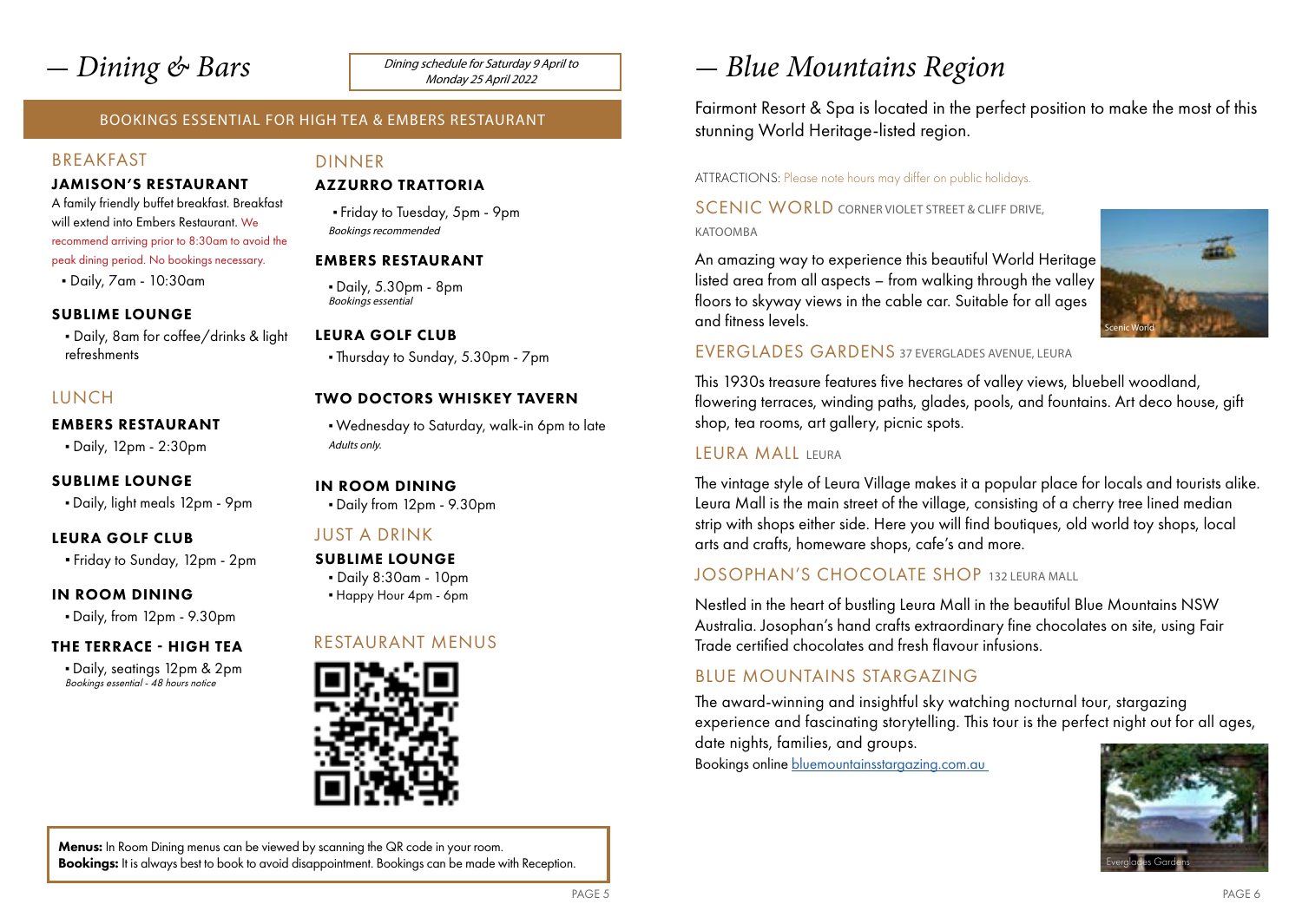### ATTRACTIONS: (continued)

### LEURALLA TOY & RAILWAY MUSEUM

36 OLYMPIAN PARADE, LEURA

The Southern Hemisphere's largest collection of toys, trains and associated memorabilia. Whether you're a family or a serious collector, the world class displays of 20th century toys, from Barbie, Popeye, Tintin and Alice in Wonderland will captivate and entertain.

# JENOLAN CAVES

#### 4655 JENOLAN CAVES ROAD, JENOLAN CAVES

Plan your day trip from the Resort to the worlds oldest caves! Open daily, Jenolan Caves are considered the largest and most outstanding caves in Australia. Friendly guides will show you through your choice of spectacular show caves, for all ages and fitness levels. Advance bookings essential.

### BUSH WALKING:

Explore amazing walks right here on your doorstep or venture a little further afield for so many incredible experiences. Remember you can always do just a section of the walks and turn around to return once you feel like you have had enough – they all offer breathtaking scenery at every step.

We have partnered with Capra who offer bushwalks direct from the Resort. Scan and download the Capra app and start exploring!

A few of the more popular walks our team recommend include:

## LEURA

- $-$  Sublime Point Lookout EASY / 5 KM RETURN (FROM RESORT) / 1 HOUR
- Gladstone Lookout MEDIUM / 4 KM RETURN (FROM RESORT) / 45 MINUTES
- Leura Cascades MEDIUM / 1.5 KM RETURN (FROM SOLITARY CAR PARK) / 1 HOUR
- $-$  Gordon Falls to Leura Falls EASY / 4 KM RETURN / 1 HOUR

# WENTWORTH FALLS

- Overcliff-Undercliff Track MEDIUM / 4 KM CIRCUIT / 1.5 HOURS



- Three Sisters Walk EASY / 1 KM CIRCUIT / 30 MINUTES
- Katoomba Falls Round Walk MEDIUM / 1 KM CIRCUIT / 1 HOUR
- The Prince Henry Cliff Walk MEDIUM / 9 KM RETURN / 3.5 HOURS
- Giant Stairway/Dardanelles Pass/Leura Forest/Federal Pass EXPERT / 6 KM CIRCUIT / 4.5 HOURS

Please note: Walking times vary on age, fitness levels and ability. These are a guideline only taken from Blue Mountains information sites and are not graded by the resort. Speak to our helpful concierge team for more information.

### LOCAL WALKING MAP:

The excellent location of Fairmont Resort & Spa means you can walk right from our back step straight onto tracks which take you to some of the most stunning Wentworth Falls walks such as the Undercliff Track. See below map for local tracks accessible from the resort. For guidance on walks and full size maps please speak to our concierge team.

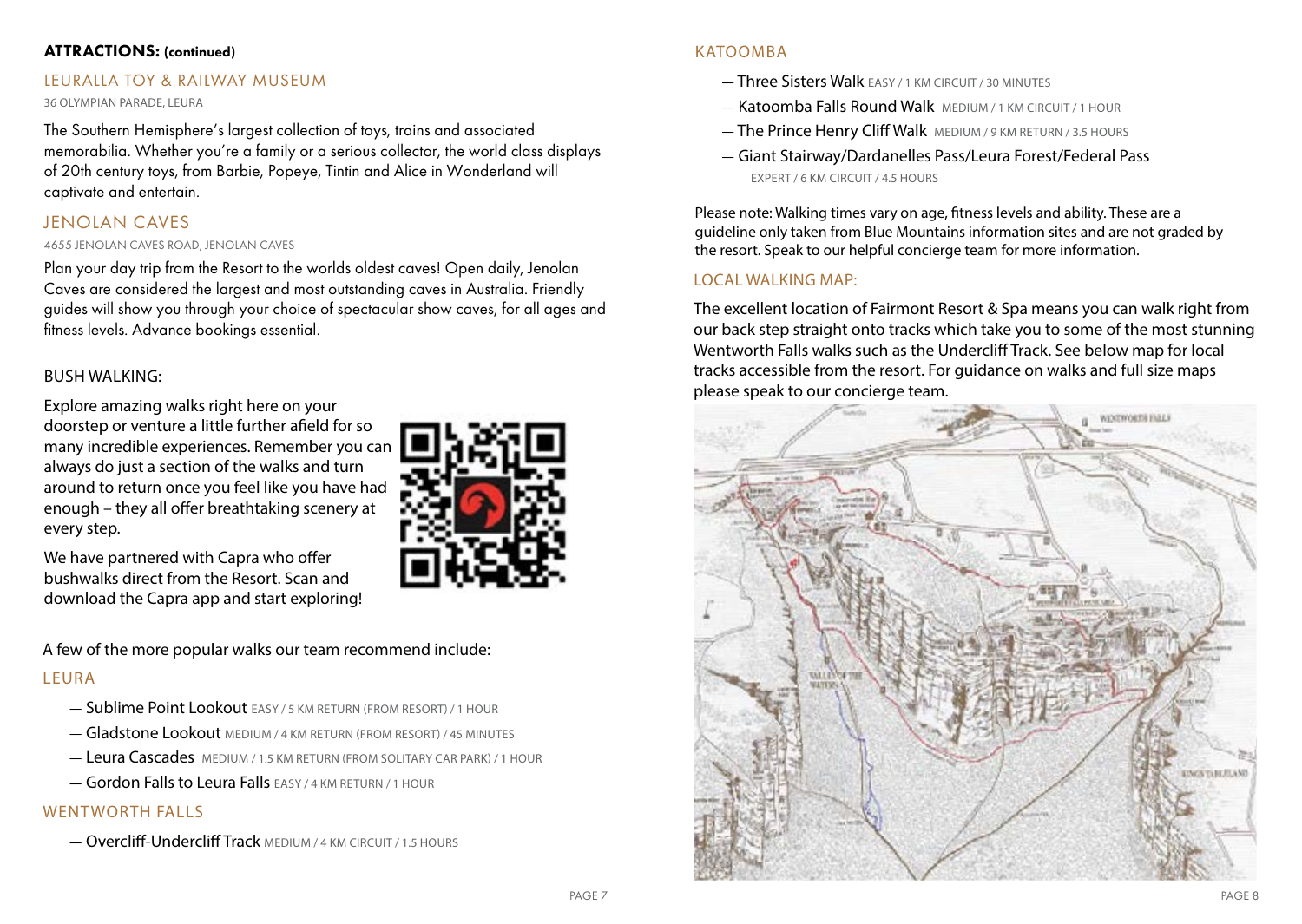GALLERIES AND ART: The Blue Mountains is known as The City of the Arts, there are so many amazing galleries to explore, below are a few recommendations: Please note hours may differ on public holidays.

## BLUE MOUNTAINS CULTURAL CENTRE PARKE STREET, KATOOMBA

The Blue Mountains Cultural Centre features the Blue Mountains City Art Gallery and World Heritage Exhibition which is devoted to education about the distinctive environment, history and culture of the Blue Mountains region. bluemountainsculturalcentre.com.au

# FALLS GALLERY 161 FALLS ROAD, WENTWORTH FALLS

The gallery is housed in a beautifully restored weatherboard cottage surrounded by magnificent mountain gardens and provides a constantly changing exhibition of works on paper and ceramics by emerging and established artists. fallsgallery.com.au

### STREET ART WALK BEVERLY PLACE, KATOOMBA

In June 2015 our local street art collective brought in world-famous aerosol artists, as well as some great local talent, to brighten up the plain old brick walls of Beverly Place. The artworks are a mixture of dark-andedgy and beautiful.



#### LEURA FINE WOODWORK GALLERY 130 THE MALL, LEURA

In this day of mass production and imitation, Leura Fine Woodwork Gallery has sought to showcase works from the finest craftspeople around Australia. Creations range from items beautifully designed for everyday use to exquisitely turned bowls through to sculptures that speak their very own language of style, elegance and motion, providing the owner with a conversation piece, enjoyment and heirloom.

# - *Yulefest Dinners 2022*

Create memorable moments during Yulefest – a celebration of Christmas throughout winter across the Blue Mountains. Held in the Grand Ballroom from 6pm to 9pm over the following Saturday's 25 June, 2 July, 16 July, 30 July and 6 August. Tickets include sumptuous buffet, beverage package, welcome cocktail and live music.

[Book](https://fairmontresort.iwannaticket.com.au/event/yulefest-dinner-MjYxNDU) your table today & visit fairmontresort.com.au - Special Offers

# - *Resort Activity Schedule*

# CINEMA SCHEDULE / FREE

# Movie schedule is available from Saturday 9 April - Monday 25 April 2022 at the reception desk.

DAILY SESSIONS - SEE RECEPTION FOR TITLES 10am, 2pm, 6pm, and 8.30pm screenings

A selection of children's movies will be shown throughout the day and something for the adults at night.

# MOVIE SNACK PACKS

Available in Sublime Lounge

Popcorn & Soft Drink \$8 Popcorn & House Beer or Wine \$12

# - *Easter Egg Hunt*

Sunday, 17 April 2022

Celebrate a visit from the Easter Bunny with our annual Easter Sunday Egg Hunt for all children staying at the Resort.

9.50am Meet on the Pre-Function lawn to collect your child's Easter egg bag

10am Easter Egg Hunt commences from Pre-Function lawn

# HAPPY EASTER EGG HUNTING!

Tag your socials @FairmontResortBlueMountains #fairmontresortbluemountains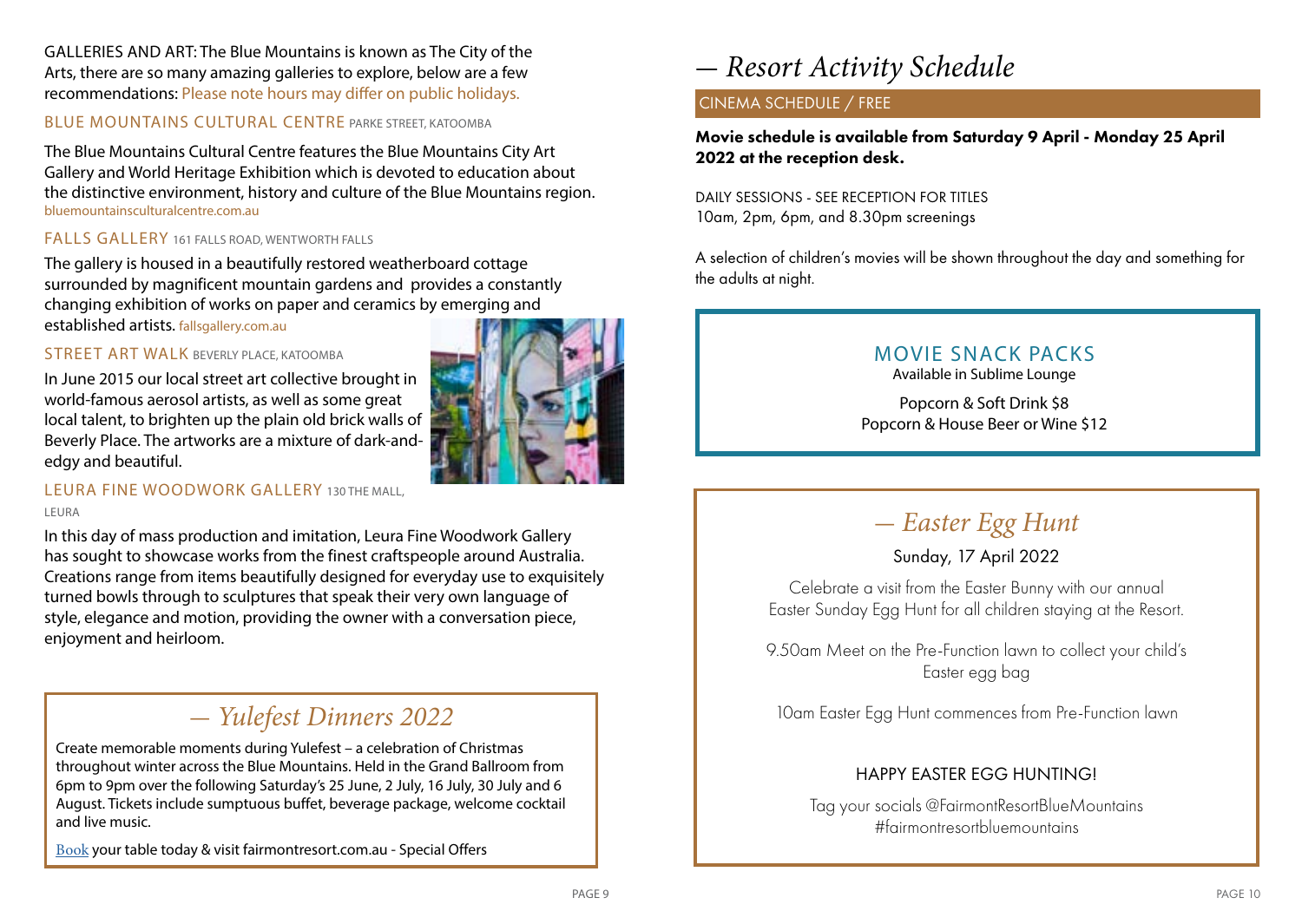# - *Resort Activity Schedule*

Activities run from Saturday 9 April - Monday 25 April 2022. For any questions or enquiries please speak with reception or concierge.

### ● Something for kids ● Something for adults

| <b>MONDAY</b>  |                                                                          |                       |             |
|----------------|--------------------------------------------------------------------------|-----------------------|-------------|
| 9am            | Children's Rides •                                                       | <b>FRONT ENTRANCE</b> | \$5/ride    |
| 10am           | Pony Rides <sup>*</sup> ●<br>*Advance bookings essential at<br>reception | OVAL                  | \$12/ride   |
| $1pm - 2pm$    | Arts & Crafts* •<br>*Advance bookings essential at<br>reception          | <b>CLUB ROOM</b>      | <b>FREE</b> |
| 4pm            | Children's Rides •                                                       | <b>FRONT ENTRANCE</b> | \$5/ride    |
| $4pm$ - 6 $pm$ | Happy Hour •                                                             | <b>SUBLIME LOUNGE</b> |             |

Please note there is NO Arts & Craft session on Easter Monday - 18 April 2022 and ANZAC Day - 25 April 2022.

| <b>TUESDAY</b> |                                                                  |                           |             |
|----------------|------------------------------------------------------------------|---------------------------|-------------|
| 9am            | Children's Rides •                                               | <b>FRONT ENTRANCE</b>     | \$5/ride    |
| 2pm - 2:30pm   | Mini Masterchef •<br>*Advance bookings essential at<br>reception | <b>JAMISON RESTAURANT</b> | <b>FRFF</b> |
| 4pm            | Children's Rides •                                               | <b>FRONT ENTRANCE</b>     | \$5/ride    |
| $4pm$ - 6 $pm$ | Happy Hour •                                                     | <b>SUBLIME LOUNGE</b>     |             |



# CHILDREN'S RIDES

Fairmont Express Train Merry-Go-Round

9am & 4pm Daily \$5 per ride

Tickets to be purchased at the concierge desk prior to each session. No advance bookings.

# - *Resort Activity Schedule*

Activities run from Saturday 9 April - Monday 25 April 2022. For any questions or enquiries please speak with reception or concierge.

#### $\bullet$  Something for kids  $\bullet$  Something for adults

| <b>WEDNESDAY</b> |                                                                          |                       |             |
|------------------|--------------------------------------------------------------------------|-----------------------|-------------|
| 9am              | Children's Rides •                                                       | <b>FRONT ENTRANCE</b> | \$5/ride    |
| 10am             | Pony Rides <sup>*</sup> ●<br>*Advance bookings essential at<br>reception | OVAL                  | \$12/ride   |
| 1pm - 2pm        | Arts & Crafts •<br>*Advance bookings essential at<br>reception           | <b>CLUB ROOM</b>      | <b>FRFF</b> |
| 3pm              | Cocktail Demonstration •                                                 | <b>I OBBY</b>         | <b>FRFF</b> |
| 4pm              | Children's Rides •                                                       | <b>FRONT ENTRANCE</b> | \$5/ride    |
| $4pm$ - 6pm      | Happy Hour •                                                             | <b>SUBLIME LOUNGE</b> |             |



PONY RIDES \$12 per child \* Please enquire at Reception Limited times



MINI MASTERCHEF Free Tues/Thurs Advance bookings essential at Reception

#### THURSDAY

| 9am            | Children's Rides •                                               | <b>FRONT ENTRANCE</b>     | \$5/ride    |
|----------------|------------------------------------------------------------------|---------------------------|-------------|
| 2pm - 2:30pm   | Mini Masterchef •<br>*Advance bookings essential at<br>reception | <b>JAMISON RESTAURANT</b> | <b>FRFF</b> |
| 4pm            | Children's Rides •                                               | <b>FRONT ENTRANCE</b>     | \$5/ride    |
| $4pm$ - 6 $pm$ | Happy Hour $\bullet$                                             | <b>SUBLIME LOUNGE</b>     |             |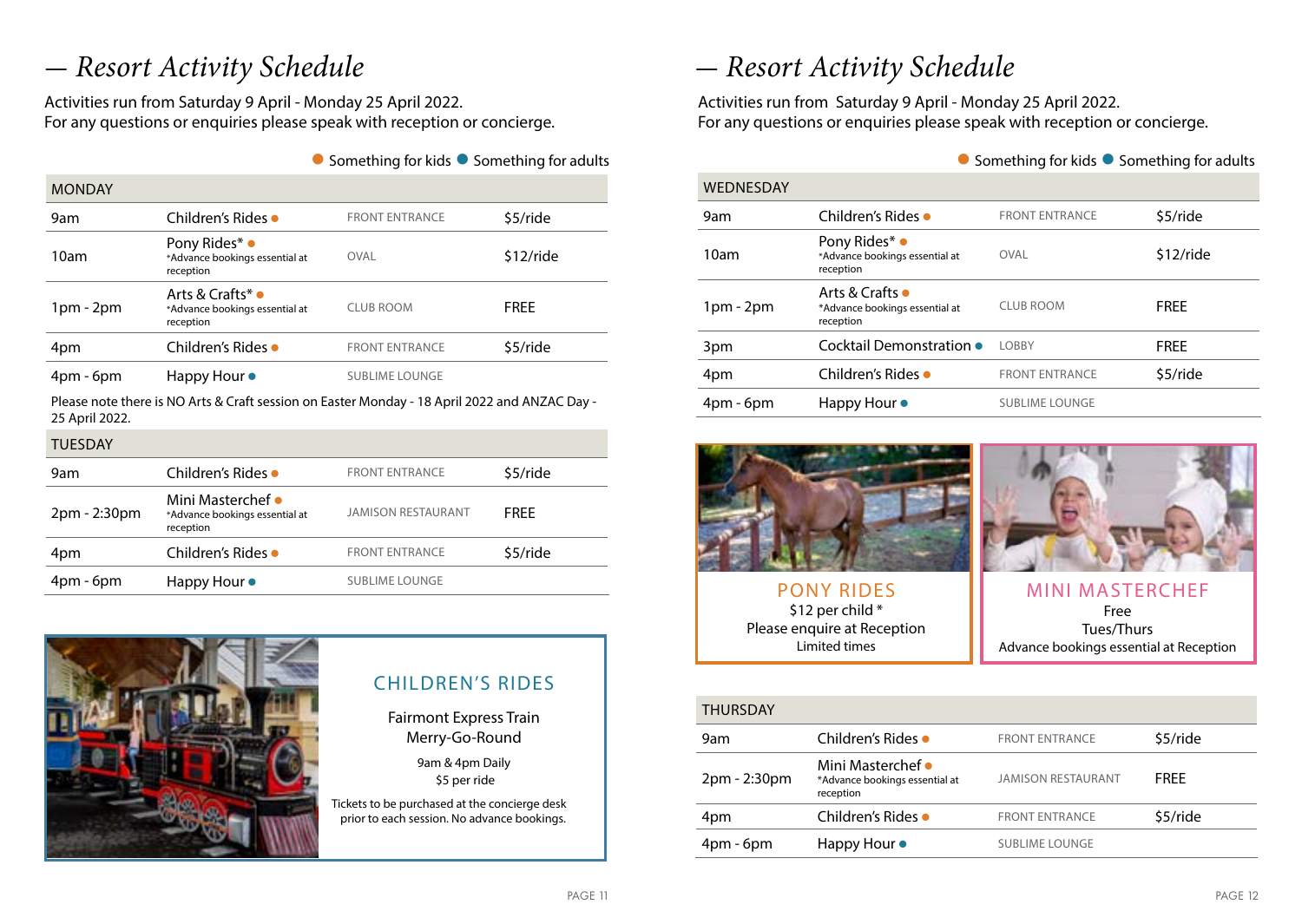# - *Resort Activity Schedule*

Activities run from Saturday 9 April - Monday 25 April 2022.

For any questions or enquiries please speak with reception or concierge.

● Something for kids ● Something for adults

| <b>FRIDAY</b>      |                                                                              |                       |             |
|--------------------|------------------------------------------------------------------------------|-----------------------|-------------|
| 9:00am             | Children's Rides •                                                           | <b>FRONT ENTRANCE</b> | \$5/ride    |
| 10am               | Pony Rides* •<br>*Advance bookings essential at<br>reception                 | <b>OVAI</b>           | \$12/ride   |
| $1pm - 2pm$        | Arts & Crafts •<br>*Advance bookings essential at<br>reception               | <b>CLUB ROOM</b>      | <b>FREE</b> |
| 3pm - 4pm          | Cocktail Demonstration •                                                     | <b>LOBBY</b>          | <b>FREE</b> |
| 4:00 <sub>pm</sub> | Children's Rides ●                                                           | <b>FRONT ENTRANCE</b> | \$5/ride    |
| $4pm$ - 6pm        | Happy Hour •                                                                 | <b>SUBLIME LOUNGE</b> |             |
|                    | Please note there is NO Arts & Craft session on Good Friday - 15 April 2022. |                       |             |
| <b>SATURDAY</b>    |                                                                              |                       |             |
| 9:00am             | Children's Rides •                                                           | <b>FRONT ENTRANCE</b> | \$5/ride    |
| 4:00 <sub>pm</sub> | Children's Rides ●                                                           | <b>FRONT ENTRANCE</b> | \$5/ride    |
| $4pm$ - 6pm        | Happy Hour $\bullet$                                                         | <b>SUBLIME LOUNGE</b> |             |
|                    |                                                                              |                       |             |
| <b>SUNDAY</b>      |                                                                              |                       |             |
| 9:00am             | Children's Rides •                                                           | <b>FRONT ENTRANCE</b> | \$5/ride    |
|                    | Pony Rides* •                                                                |                       |             |

| 10:00am        | Pony Rides* •<br>*Advance bookings essential at<br>reception | OVAL                  | \$12/ride |
|----------------|--------------------------------------------------------------|-----------------------|-----------|
| 4:00pm         | Children's Rides •                                           | <b>FRONT ENTRANCE</b> | \$5/ride  |
| $4pm$ - 6 $pm$ | Happy Hour $\bullet$                                         | <b>SUBLIME LOUNGE</b> |           |

# - *Resort Activity Schedule*

# IMPORTANT INFORMATION

Please note all activity times and locations are subject to change without notice, please check signage on the day to confirm activity location.

Please be aware direct supervision is not provided during children's activities and all children must be accompanied by an adult. Whilst all care will be taken by the resort, the nature of the activities prevent the resort and its staff from accepting any liability or responsibility for any loss, injury or damage that may occur to any child or person taking part in or involved with the activities or for any unsuitable, incomplete or inaccurate material that may be encountered. Activities are subject to minimum numbers, and may be cancelled without notice.

### TRAIN RIDES & MERRY-GO-ROUND:

The Fairmont Express Train is suitable for children aged 3-10 and due to weight restrictions, adults are NOT PERMITTED to ride on the train. Merry-Go-Round is only accessible for children less than 1.1m in height with parental supervision required. Tickets to be purchased at concierge prior to each session. No advance bookings.

### PONY RIDES:

\*Cost is \$12 per child, per ride. Please note - Children must not exceed maximum weight of 40kg to ride. Parents are required to sign the authorisation form prior to the ride and must stay with their children at all times during the ride. Rides may be cancelled without notice due to unforeseeable circumstances. Tickets to be purchased at reception prior to each session. No advance bookings.

#### ARTS AND CRAFTS:

Advance bookings are essential. Please book with reception prior to activity. Please note parental supervision is required during this activity.

#### MINI MASTERCHEF:

Advance bookings are essential. Please book with reception prior to activity. Meet at Jamison's Restaurant. Please note parental supervision is required during this activity.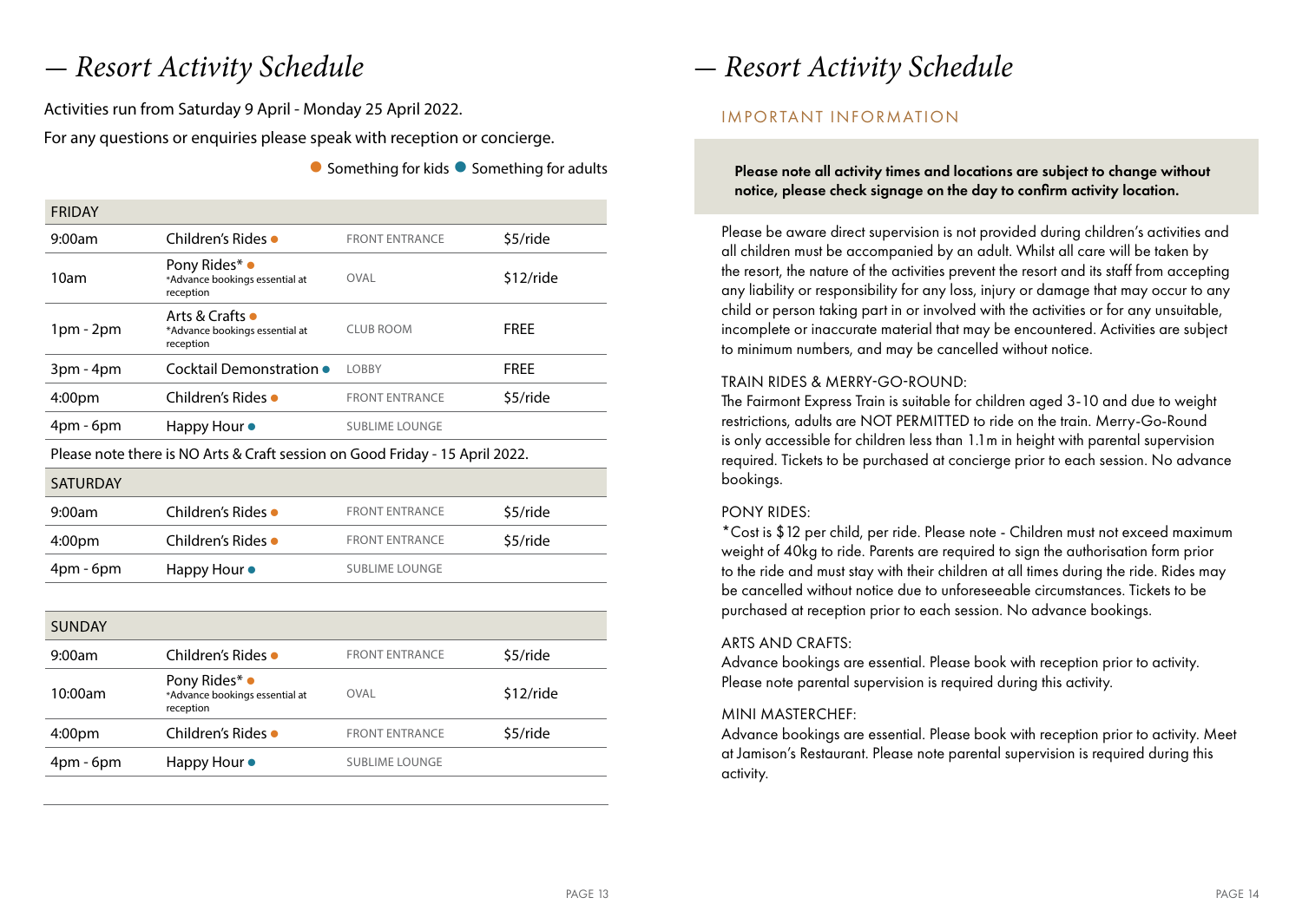

*Inspired by the need for a real family resort in the Blue Mountains, our KidsZone celebrates the fun of family and the joy of creating life-long memories.* 

# - *Game Rooms*

KidsZone games rooms are located on level 2 in the Megalong Wing, adjacent to the outdoor pool area. Opening hours are from 5:30am – 9pm. Parental supervision is required throughout all KidsZone areas.

DANE'S ROOM: For the very young (4 and under) there is a huge range of safe, engaging and most of all FUN games and rides such as a ball pit, jungle gym, slippery dips and more. Parental supervision required.

KIDS MAGIC KINGDOM: Explore the giant jungle gym designed for 5 to 13 year olds. Parental supervision required.

ARCADE ALLEY & MIRROR MAZE: The Mirror Maze with classic arcade games has everything to keep the kids and even the child-at-heart entertained. Games are coin operated - change machine located in games room. Parental supervision required.







A PORTION OF ALL PROCEEDS FROM GAMES ARE DONATED TO THE SCHWARTZ FAMILY COMPANY 'ROOM FOR HOPE' FOUNDATION.



# - *Rides and Activities*

FAIRMONT EXPRESS TRAIN: Come on board and experience the only resort train in the Blue Mountains. \$5 per ride. Adults not permitted due to weight restrictions.

MERRY-GO-ROUND: Staff operated ride is accessible for kids under 1.1m in height with weight restrictions. Parental supervision required. \$5 per ride. Tickets to be purchased at concierge.

CINEMA: Watch complimentary movies on the big screen in the 128 seat auditorium. Movie listings and session times are listed on page 10 and located outside the auditorium.







A PORTION OF ALL PROCEEDS FROM RIDES IS DONATED TO THE NSW RURAL FIRE SERVICE.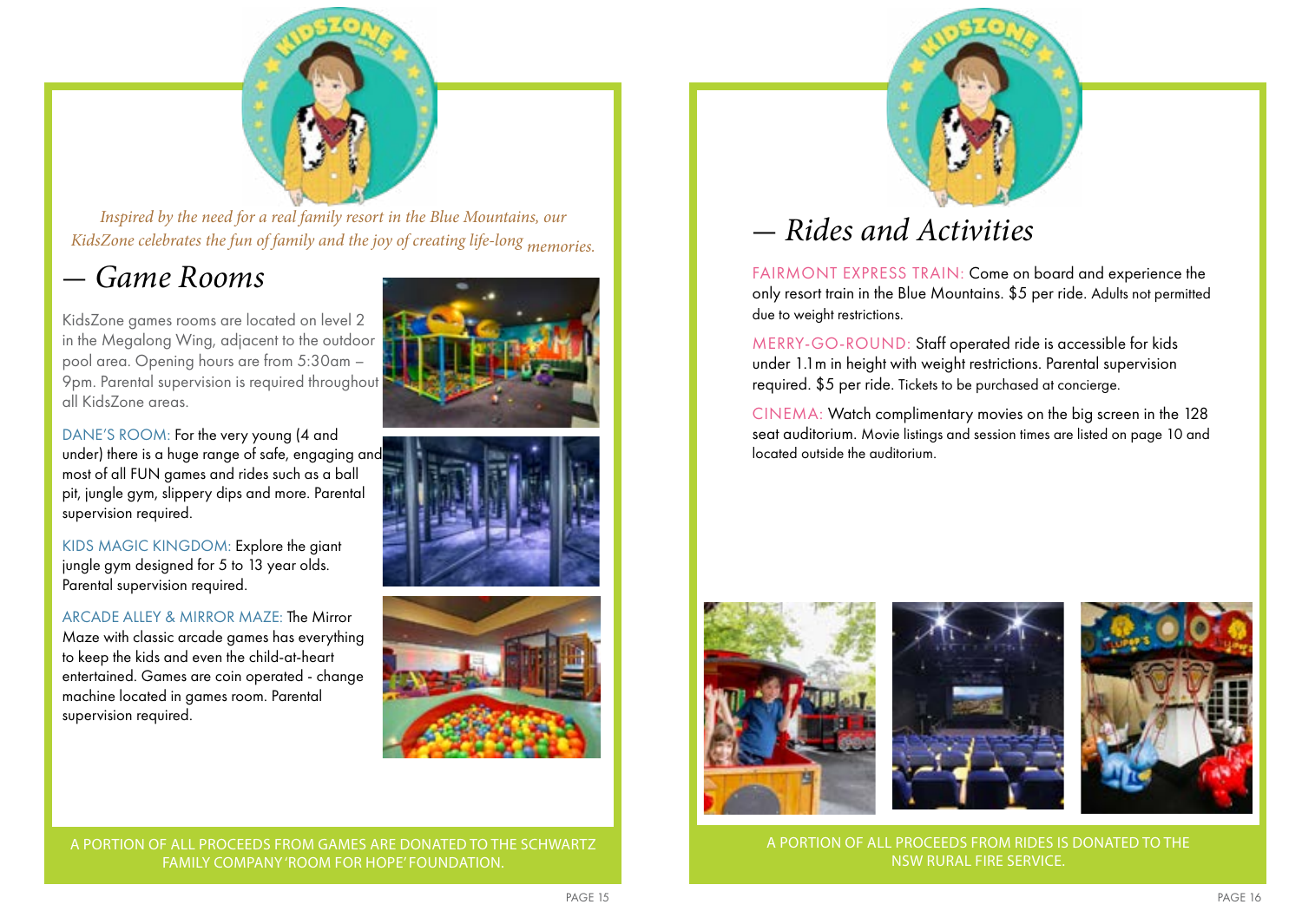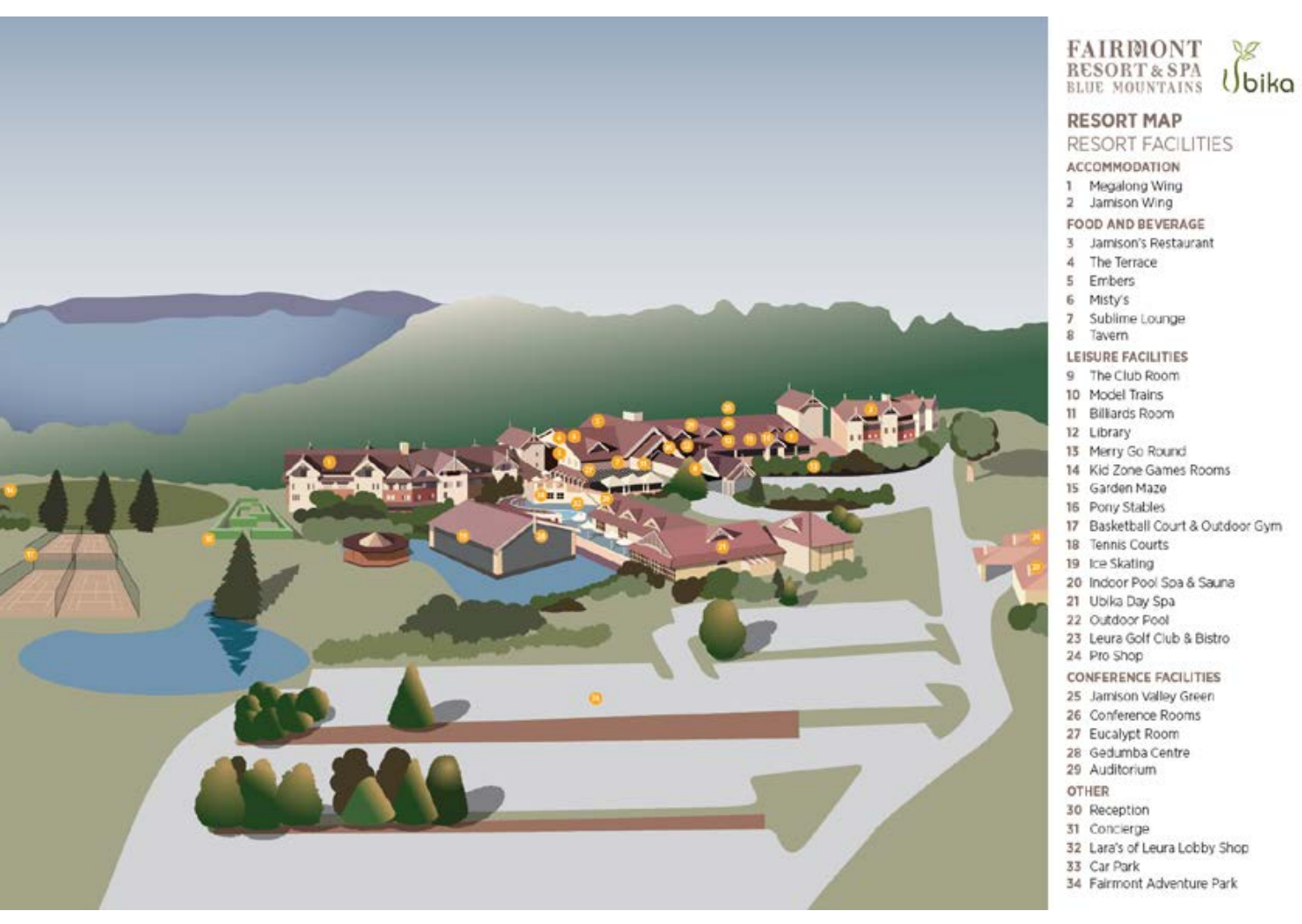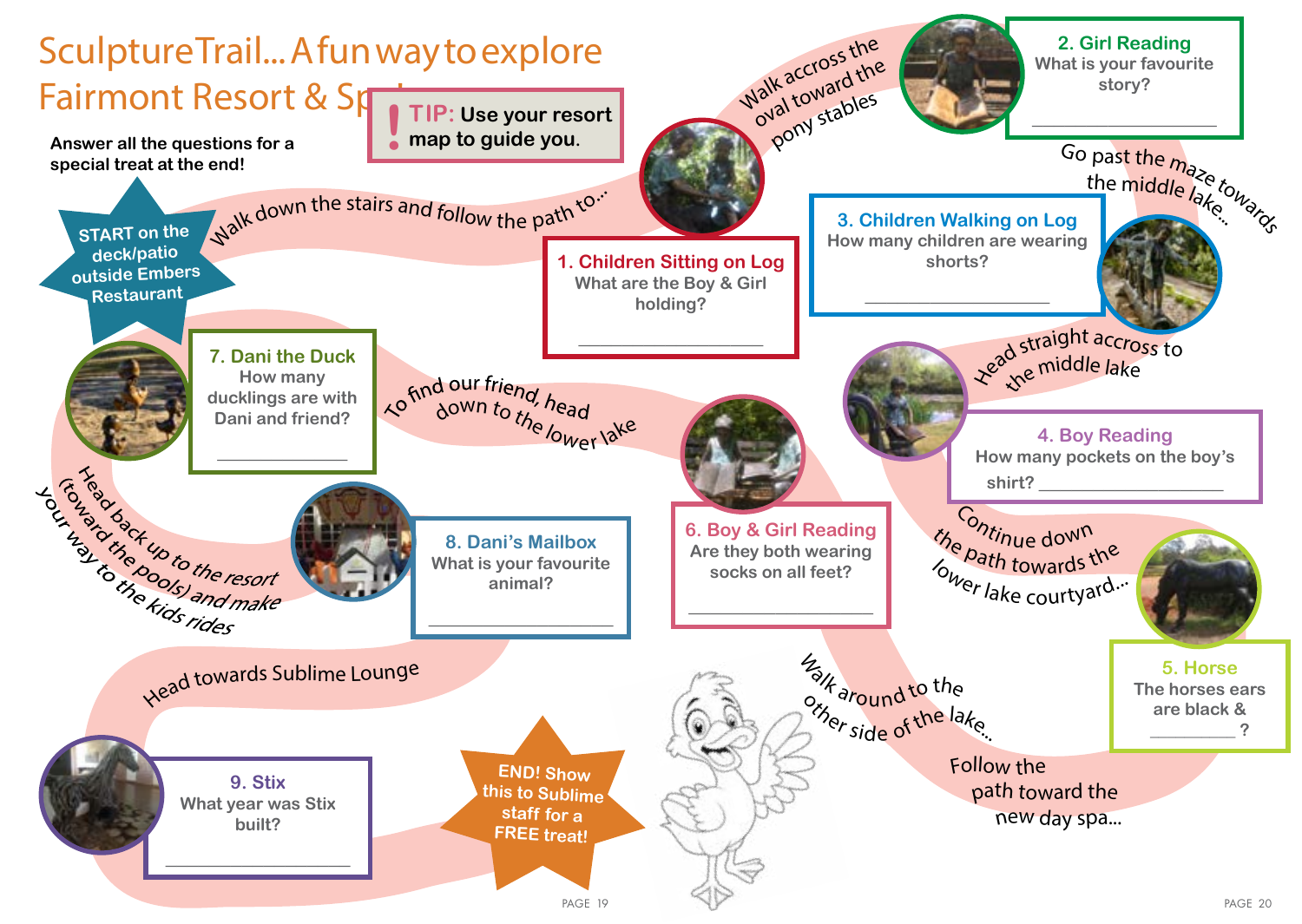

# Write to Dani about your holiday:

| Name:                                                              |
|--------------------------------------------------------------------|
| Age:                                                               |
| Email:                                                             |
| Please include your return email, so Dani can reply!               |
| <b>Mailbox:</b> Drop your letter into Dani's mailbox by the<br>--- |



Merry-Go-Round Post: Send your letter to 1 Sublime Point Road, Leura, NSW, 2780